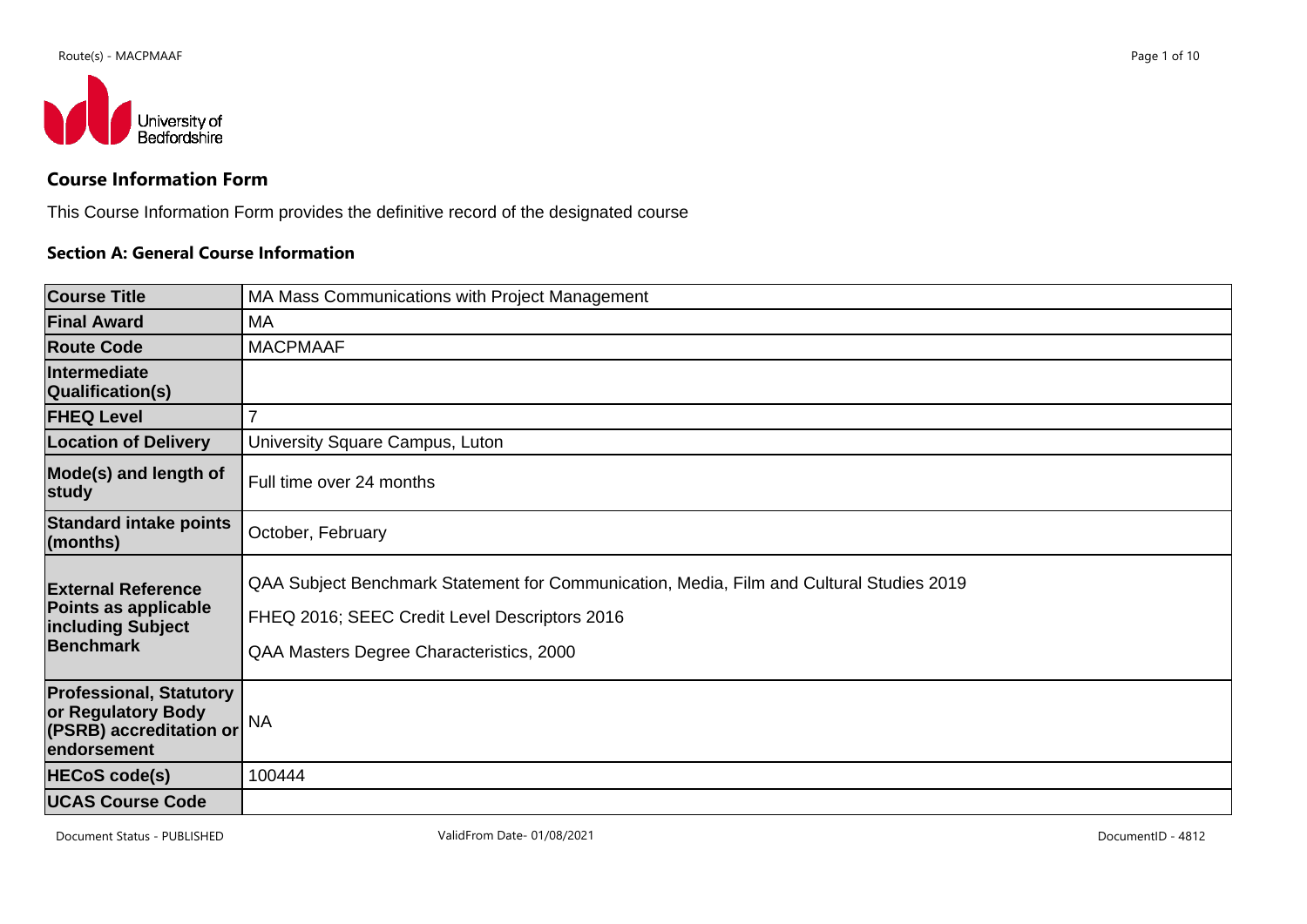| <b>Course Aims</b> | This course examines key issues of media and communication, introducing principles of cultural theories and media research<br>methods, providing a broader understanding of how different aspects of the media interconnect.<br>Project Management Units covers a wide range of Project functional areas so that you become knowledgeable and effective<br>managers.<br><b>Educational Aims</b><br>As the various elements of the mass media converge, it is increasingly appropriate to develop a broader understanding of how<br>different aspects of the media interconnect. This course examines key issues of media and communication, introducing principles<br>of cultural theories and media research methods, and Project management.<br>For this course you must complete a series of units that address the central issues and concepts informing the study of the media<br>in a cultural diverse environment as the nowadays society. The course offers units dealing with fundamental principles and topics<br>of the subject area (e.g. Current research in mass communications; Media institutions, structure and policies; and Research<br>Methods in the area of media); and a core unit focuses on international development.<br>The course includes a final self-directed independent study project, in the form of a dissertation based on a research project. It is<br>this project work that provides you with the opportunity to tailor the course to your own interests (subject to staff supervisory<br>expertise).<br>Theory underpinning practice<br>The course provides an opportunity to study the theories, which underpin the practice of media and communication. In some units<br>(in particular in Current Research in Mass Communications and Media Institutions, Structures and Policies), theoretical aspects of<br>media will be discussed through a range of case studies. The unit Media & International Development provides an overview of the<br>main issues in the field of global media in International Development through an interdisciplinary approach combining concepts of<br>media studies and development studies. The unit will also critically analyse selected examples of past and current practices in<br>development media, identifying trends and changes within the development media sector.<br><b>Ethical understanding</b><br>Ethics content is integrated across the content through debates and case studies. Students develop their understanding of ethical<br>issues pertaining to media and communication and their ability to assess the ethical implications of specific choices (e.g. in media<br>policies). Techniques used include case studies selected from real media output, which can also promote engagement and self-<br>reflection. In addition, students learn about research ethics (Research Methods unit) and in particular about plagiarism. |
|--------------------|--------------------------------------------------------------------------------------------------------------------------------------------------------------------------------------------------------------------------------------------------------------------------------------------------------------------------------------------------------------------------------------------------------------------------------------------------------------------------------------------------------------------------------------------------------------------------------------------------------------------------------------------------------------------------------------------------------------------------------------------------------------------------------------------------------------------------------------------------------------------------------------------------------------------------------------------------------------------------------------------------------------------------------------------------------------------------------------------------------------------------------------------------------------------------------------------------------------------------------------------------------------------------------------------------------------------------------------------------------------------------------------------------------------------------------------------------------------------------------------------------------------------------------------------------------------------------------------------------------------------------------------------------------------------------------------------------------------------------------------------------------------------------------------------------------------------------------------------------------------------------------------------------------------------------------------------------------------------------------------------------------------------------------------------------------------------------------------------------------------------------------------------------------------------------------------------------------------------------------------------------------------------------------------------------------------------------------------------------------------------------------------------------------------------------------------------------------------------------------------------------------------------------------------------------------------------------------------------------------------------------------------------------------------------------------------------------------------------------------------------------------------------------------------------------------------------------------------------------------------------------------------------------------------------------------------|
|                    |                                                                                                                                                                                                                                                                                                                                                                                                                                                                                                                                                                                                                                                                                                                                                                                                                                                                                                                                                                                                                                                                                                                                                                                                                                                                                                                                                                                                                                                                                                                                                                                                                                                                                                                                                                                                                                                                                                                                                                                                                                                                                                                                                                                                                                                                                                                                                                                                                                                                                                                                                                                                                                                                                                                                                                                                                                                                                                                                      |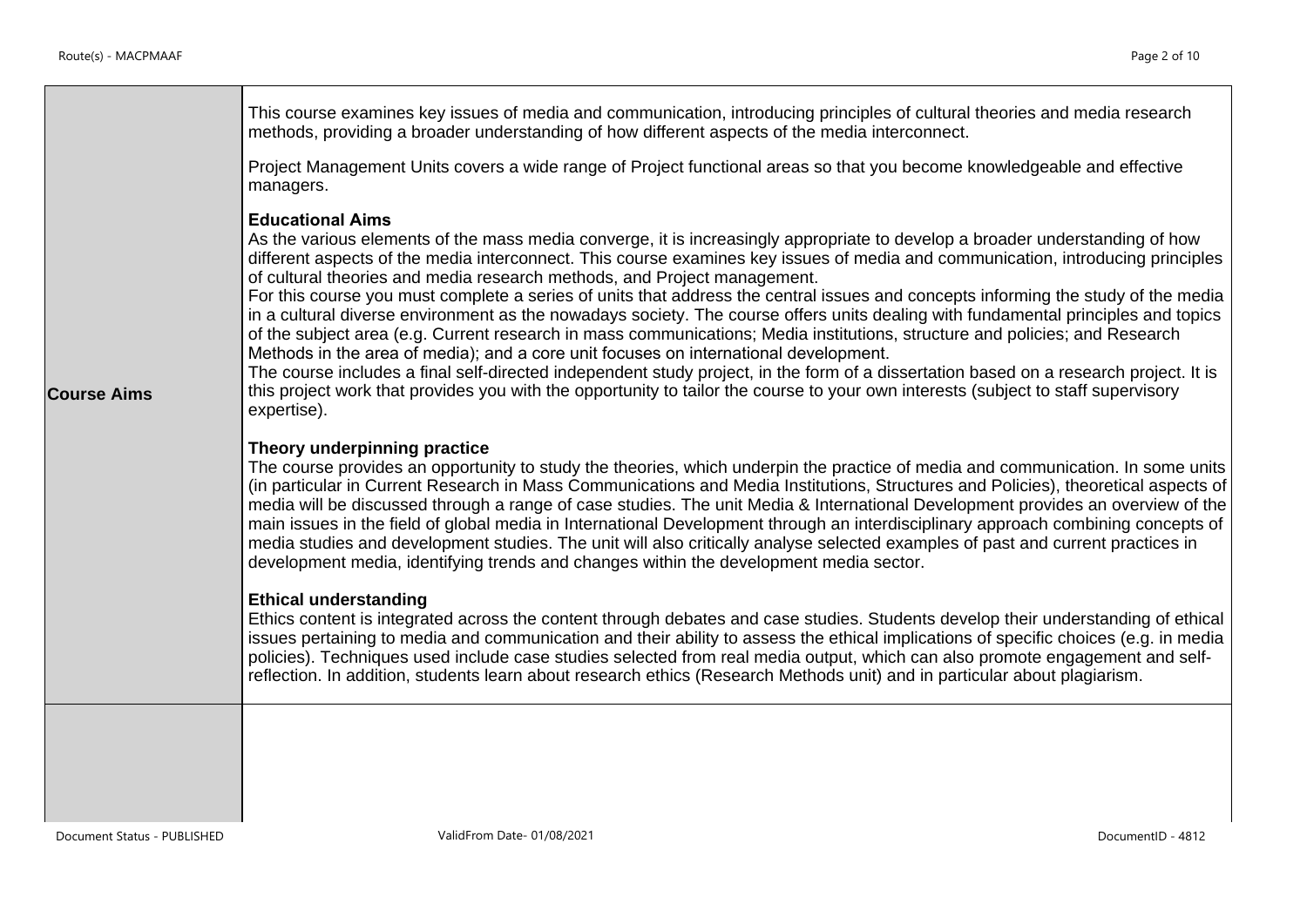Route(s) - MACPMAAF Page 3 of 10 Page 3 of 10 Page 3 of 10 Page 3 of 10 Page 3 of 10 Page 3 of 10 Page 3 of 10

П

|                                           | below | Upon successful completion of your course you should meet the appropriate learning outcomes for your award shown in the table                                                                                                                                                                                                                                                                  |                                                |
|-------------------------------------------|-------|------------------------------------------------------------------------------------------------------------------------------------------------------------------------------------------------------------------------------------------------------------------------------------------------------------------------------------------------------------------------------------------------|------------------------------------------------|
|                                           |       | <b>Outcome</b>                                                                                                                                                                                                                                                                                                                                                                                 | <b>Award</b>                                   |
|                                           |       | Demonstrate systematic knowledge and understanding of a range of<br>key issues in the media discipline underpinned by skills in research,<br>creativity, analysis and evaluation.                                                                                                                                                                                                              | MA Mass Communications with Project Management |
|                                           |       | Reflect critically on their own engagement with media.                                                                                                                                                                                                                                                                                                                                         | MA Mass Communications with Project Management |
|                                           | 3     | Articulate, evaluate and demonstrate knowledge of a range of<br>historical and contemporary contexts, which have influenced media<br>forms and institutions and synthesize this knowledge in autonomous<br>analysis.                                                                                                                                                                           | MA Mass Communications with Project Management |
|                                           |       | Demonstrate knowledge of the interconnections between various<br>aspects of the mass media and apply this knowledge to the analysis<br>of specific cases.                                                                                                                                                                                                                                      | MA Mass Communications with Project Management |
| <b>Course Learning</b><br><b>Outcomes</b> |       | Identify, locate and critically appraise secondary and primary<br>sources as a basis for independent research.                                                                                                                                                                                                                                                                                 | MA Mass Communications with Project Management |
|                                           | 6     | Undertake an independent research project with a high degree of<br>autonomy and self-management.                                                                                                                                                                                                                                                                                               | MA Mass Communications with Project Management |
|                                           |       | Demonstrate a systematic understanding of and critically assess the<br>external context in which modern organisations operate including<br>economic, political, social and environmental change and the<br>regulatory and governance trends impacting on different<br>organisations.                                                                                                           | MA Mass Communications with Project Management |
|                                           | 8     | Demonstrate sensitivity to the complexity of implementing plans and<br>of achieving change in organisations both because of individual and<br>organisational obstacles and critically appraise the methods<br>available to managers to handle this complexity.                                                                                                                                 | MA Mass Communications with Project Management |
|                                           | 9     | Demonstrate a systematic understanding of career planning<br>including factors of organisational and personal collaboration that<br>impact on career trajectories, and be able to conduct a self-<br>evaluation of oneself against relevant skills and organisational<br>competences to establish a personal development plan that delivers<br>personal and organisational performance impact. | MA Mass Communications with Project Management |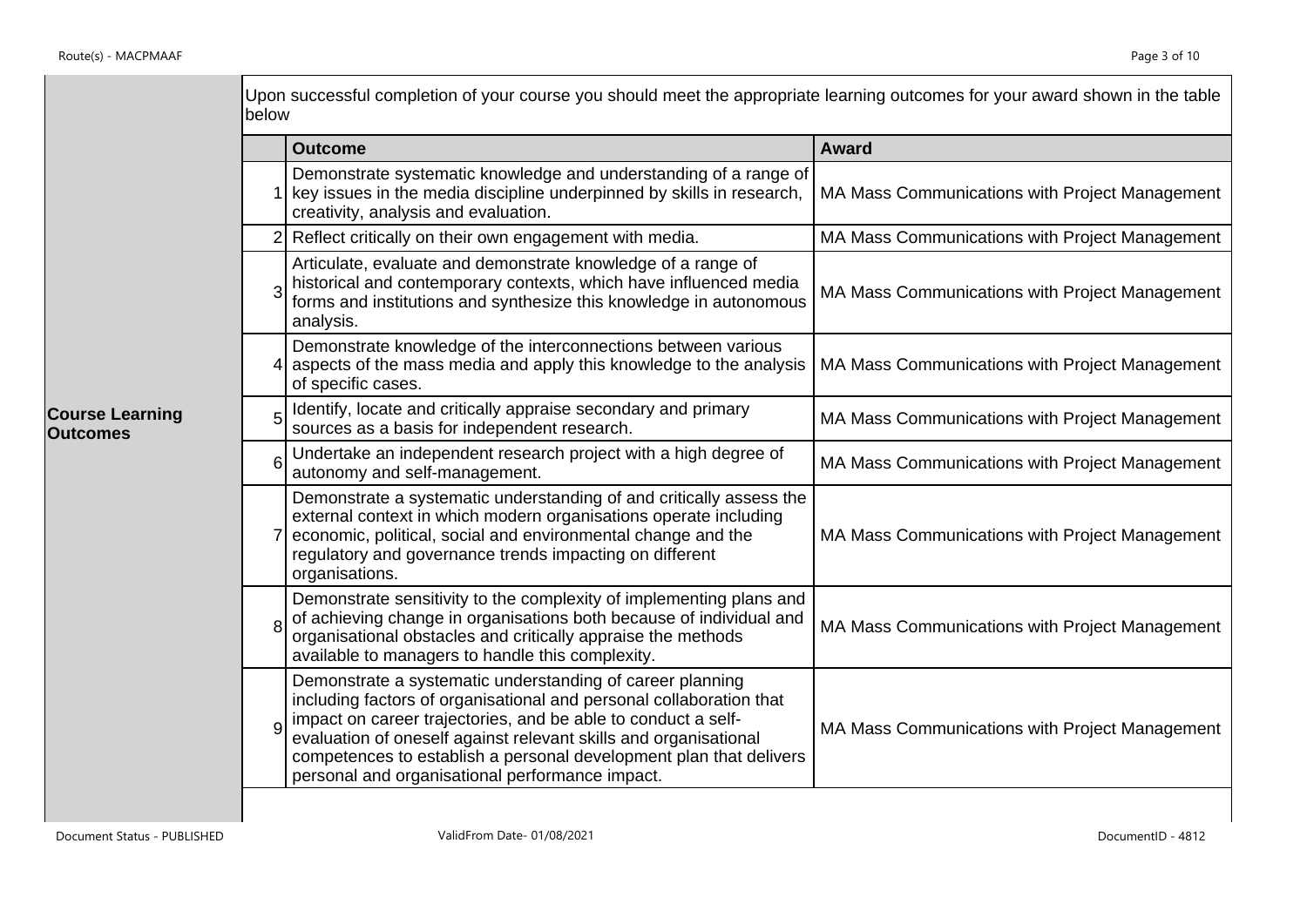|  |  | Demonstrate knowledge and understanding of what goes into a<br>research proposal, the rudiments of good research design at<br>10 masters level and be able to produce work of a standard consistent<br>with research publications in your field of study, communicating<br>conclusions clearly to a specialist and non-specialist audience. | MA Mass Communications with Project Management |
|--|--|---------------------------------------------------------------------------------------------------------------------------------------------------------------------------------------------------------------------------------------------------------------------------------------------------------------------------------------------|------------------------------------------------|
|--|--|---------------------------------------------------------------------------------------------------------------------------------------------------------------------------------------------------------------------------------------------------------------------------------------------------------------------------------------------|------------------------------------------------|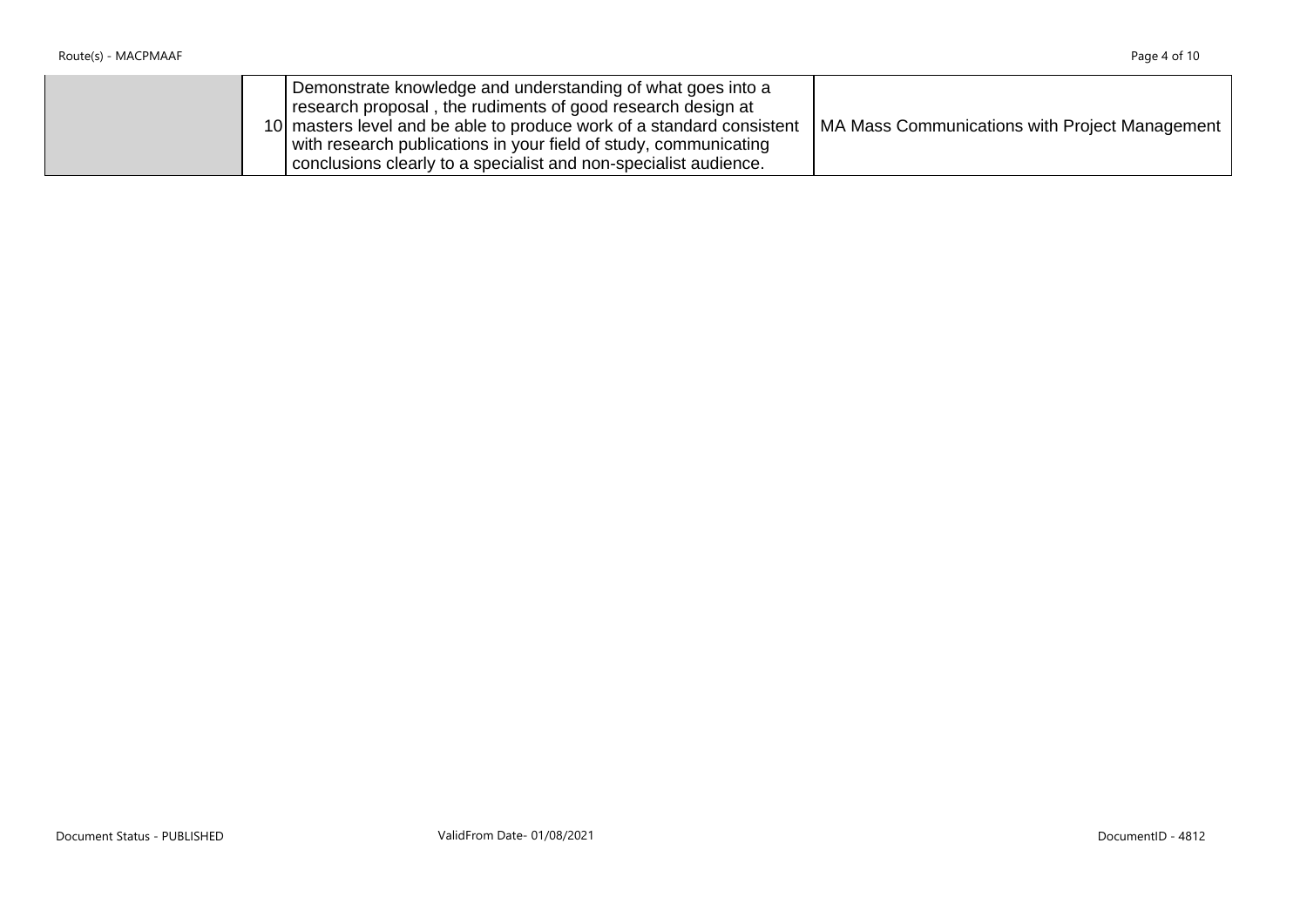| Teaching, learning and | <b>Learning and Teaching</b><br>The degree has been designed to equip students with an in-depth knowledge and understanding of the main debates in the field,<br>and to enable them to apply this knowledge to the critical analysis of everyday media and communication. In doing so, it will also<br>help you acquire the relevant practical, communicative and academic skills – such as written and oral communication skills,<br>independent research, time management, self and peer evaluation and team-work – to pursue employment in a range of media<br>and communication industries, as well as employment in other graduate professions.<br>The course has been carefully structured to ensure your individual development and learning through assessments, which form a<br>part of your learning process and are relevant to your employability.<br>Close integration of theory and practice, the progressive nature of learning, assessment, feedback and progression, is at the heart<br>of the teaching and learning strategy of MA Mass communications at the University of Bedfordshire. Units are delivered through a<br>range of teaching and learning modes including: lectures, seminar and practical workshops.<br>Self-directed learning is an essential element of postgraduate studies. The pathway to self-initiated learning and research is<br>introduced through course teaching and developed through assessment tasks and autonomous learning is encouraged<br>throughout, culminating in the 'Final Project' unit which requires you to develop a dissertation based on a research project. Under<br>the supervision of a tutor, you will have the opportunity to tailor the project to your own interests in the area of mass<br>communications. |
|------------------------|-------------------------------------------------------------------------------------------------------------------------------------------------------------------------------------------------------------------------------------------------------------------------------------------------------------------------------------------------------------------------------------------------------------------------------------------------------------------------------------------------------------------------------------------------------------------------------------------------------------------------------------------------------------------------------------------------------------------------------------------------------------------------------------------------------------------------------------------------------------------------------------------------------------------------------------------------------------------------------------------------------------------------------------------------------------------------------------------------------------------------------------------------------------------------------------------------------------------------------------------------------------------------------------------------------------------------------------------------------------------------------------------------------------------------------------------------------------------------------------------------------------------------------------------------------------------------------------------------------------------------------------------------------------------------------------------------------------------------------------------------------------------------------------|
| assessment strategies  | <b>Assessment</b><br>The course is fully compliant with University regulations for assessment, mitigation, appeals and complaints. The assessment<br>strategy is designed to provide students with the knowledge and skills that are required in a professional environment.<br>Assessments take a variety of forms including written work (essay, Academic, research proposal, dissertation) oral presentations,<br>practical work (empirical research), and exams.                                                                                                                                                                                                                                                                                                                                                                                                                                                                                                                                                                                                                                                                                                                                                                                                                                                                                                                                                                                                                                                                                                                                                                                                                                                                                                                |
|                        | For some assessments there will be opportunity for formative feedback on assessments-in-progress before the assessment<br>deadline and you are encouraged to integrate formative and summative feedback into your work in order to develop as mass<br>media experts and academic researchers.                                                                                                                                                                                                                                                                                                                                                                                                                                                                                                                                                                                                                                                                                                                                                                                                                                                                                                                                                                                                                                                                                                                                                                                                                                                                                                                                                                                                                                                                                       |
|                        | The course is fully compliant with University regulations for assessment, mitigation, appeals and complaints. The assessment<br>strategy is designed to provide students with the knowledge and skills that are required in a professional environment.<br>Assessments take a variety of forms including written work (essay, Academic, research proposal, dissertation) oral presentations,<br>practical work (empirical research), and exams.<br>For some assessments there will be opportunity for formative feedback on assessments-in-progress before the assessment<br>deadline and you are encouraged to integrate formative and<br>summative feedback into your work in order to develop as mass media experts and academic researchers.                                                                                                                                                                                                                                                                                                                                                                                                                                                                                                                                                                                                                                                                                                                                                                                                                                                                                                                                                                                                                                    |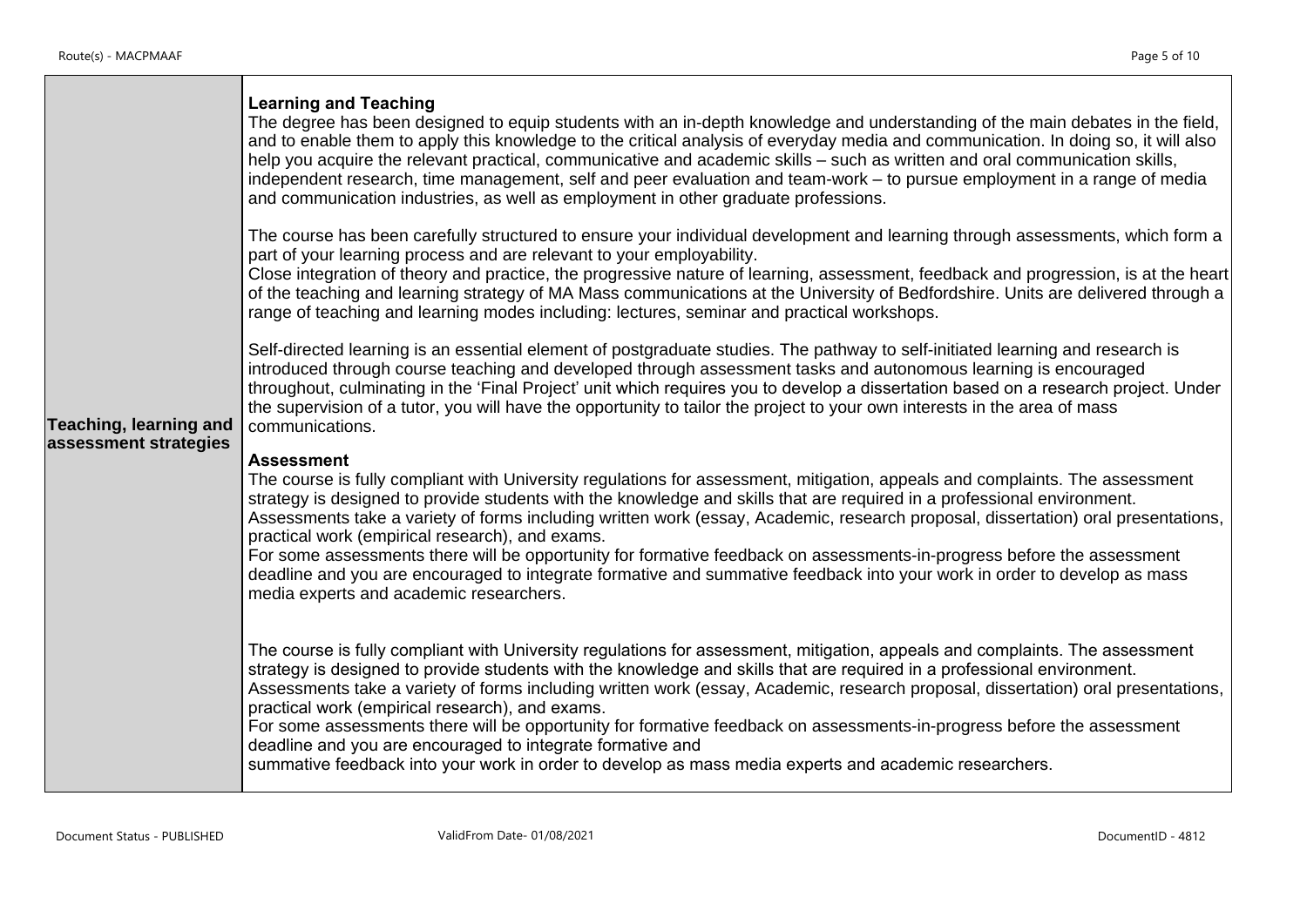| <b>Learning support</b>                 | The University's comprehensive student support service includes: Student Information Desk, a one-stop shop for any initial<br>enquiries; Student Support team advising and supporting those with physical or learning needs or more general student well<br>being; Study Hub team providing academic skills guidance; Personal Academic Tutoring system; a student managed Peer-<br>Assisted Learning scheme; support from your lecturers |
|-----------------------------------------|-------------------------------------------------------------------------------------------------------------------------------------------------------------------------------------------------------------------------------------------------------------------------------------------------------------------------------------------------------------------------------------------------------------------------------------------|
|                                         | https://www.beds.ac.uk/entryrequirements                                                                                                                                                                                                                                                                                                                                                                                                  |
|                                         | <b>Approved Variations and Additions to Standard Admission</b>                                                                                                                                                                                                                                                                                                                                                                            |
| <b>Admissions Criteria</b>              | Applicants should have an Honours degree or equivalent from a recognised higher education institute, or a postgraduate<br>qualification such as a Postgraduate Certificate in Mass Communications or the equivalent. Candidates with a considerable track<br>record in journalism, who do not have a degree, will also be considered.                                                                                                     |
|                                         | International applications will be assessed using UKVI and University of Bedfordshire policy. Check English language<br>requirements at: www.beds.ac.uk/english-language                                                                                                                                                                                                                                                                  |
|                                         | https://www.beds.ac.uk/about-us/our-university/academic-information                                                                                                                                                                                                                                                                                                                                                                       |
|                                         | Note: Be aware that our regulations change every year                                                                                                                                                                                                                                                                                                                                                                                     |
| <b>Assessment</b><br><b>Regulations</b> | Approved Variations and Additions to Standard Assessment Regulations'                                                                                                                                                                                                                                                                                                                                                                     |
|                                         | <b>NA</b>                                                                                                                                                                                                                                                                                                                                                                                                                                 |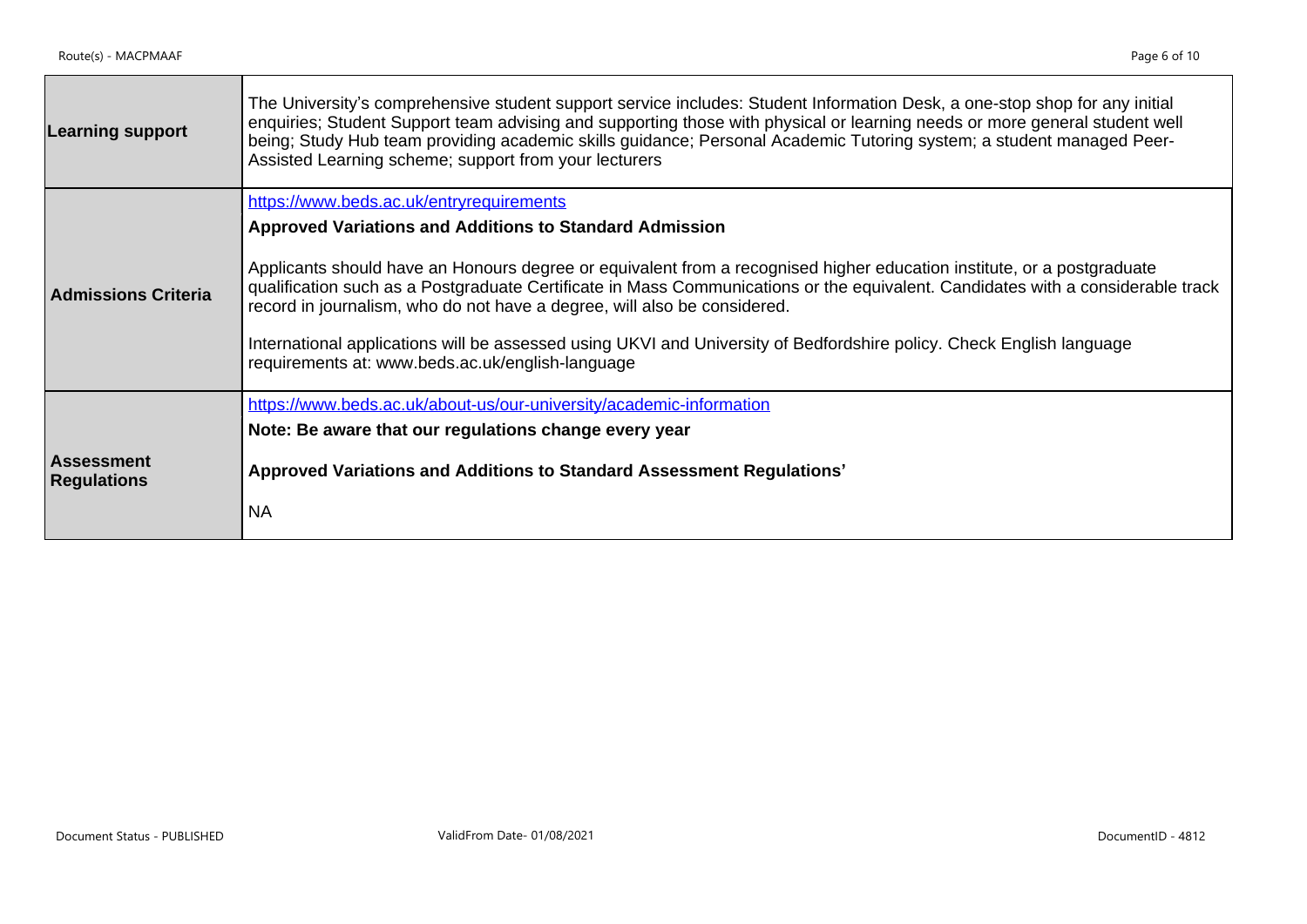### **Section B: Course Structure**

The Units which make up the course are listed below. Each unit contributes to the achievement of the course learning outcomes either through teaching (T), general development of skills and knowledge (D) or in your assessments (A).

| Unit            | <b>Unit Name</b>                                     | Level Credits | <b>Core or</b><br><b>Option</b> | 1 <sup>1</sup>              | $\overline{2}$ | $\mathbf{3}$       | $\overline{4}$ | 5 <sup>1</sup>                | $6 \mid 7 \mid$ | 8 <sup>1</sup> | 9         | 10 <sup>°</sup> | 11 | 12 | 13 | 14 | 15 |
|-----------------|------------------------------------------------------|---------------|---------------------------------|-----------------------------|----------------|--------------------|----------------|-------------------------------|-----------------|----------------|-----------|-----------------|----|----|----|----|----|
| <b>BSS060-6</b> | <b>Project Management</b>                            | 130           | Core                            |                             |                |                    |                |                               | TA TA           | 2              |           |                 |    |    |    |    |    |
| <b>BSS064-6</b> | Leading And Managing Organisational Resources        | 30            | Core                            |                             |                |                    |                |                               | 121             | TA TA          |           |                 |    |    |    |    |    |
|                 | BSS074-6   Personal Professional Development         |               | Core                            |                             |                |                    |                |                               |                 |                | <b>TA</b> |                 |    |    |    |    |    |
| CIS132-6        | Developing Independent Research                      |               | Core                            |                             |                |                    |                |                               |                 |                |           | TA <sub>1</sub> |    |    |    |    |    |
|                 | MED026-6 Media and International Development         | 30            | Core                            | <b>TA</b><br>$\overline{2}$ |                | TA1                |                |                               |                 |                |           |                 |    |    |    |    |    |
|                 | MED028-6 Current Research in Mass Communications     | 130           | Core                            | <b>TA</b><br>12             |                | TA1<br>2           |                |                               |                 |                |           |                 |    |    |    |    |    |
|                 | MED029-6 Media Institutions, Structures and Policies | 30            | Core                            | <b>TA</b><br>12             |                | TA2 <sub>TA1</sub> |                |                               |                 |                |           |                 |    |    |    |    |    |
|                 | MED030-6 Research Methods                            | 30            | Core                            | $T\overline{A}$             |                |                    |                | TA <sub>2</sub>               |                 |                |           |                 |    |    |    |    |    |
|                 | MED031-6   Final Project in Mass Communications      | 160           | Core                            |                             |                |                    |                | $A1$ $A2$ $A1$ $A1$ $A2$ $A2$ |                 |                |           |                 |    |    |    |    |    |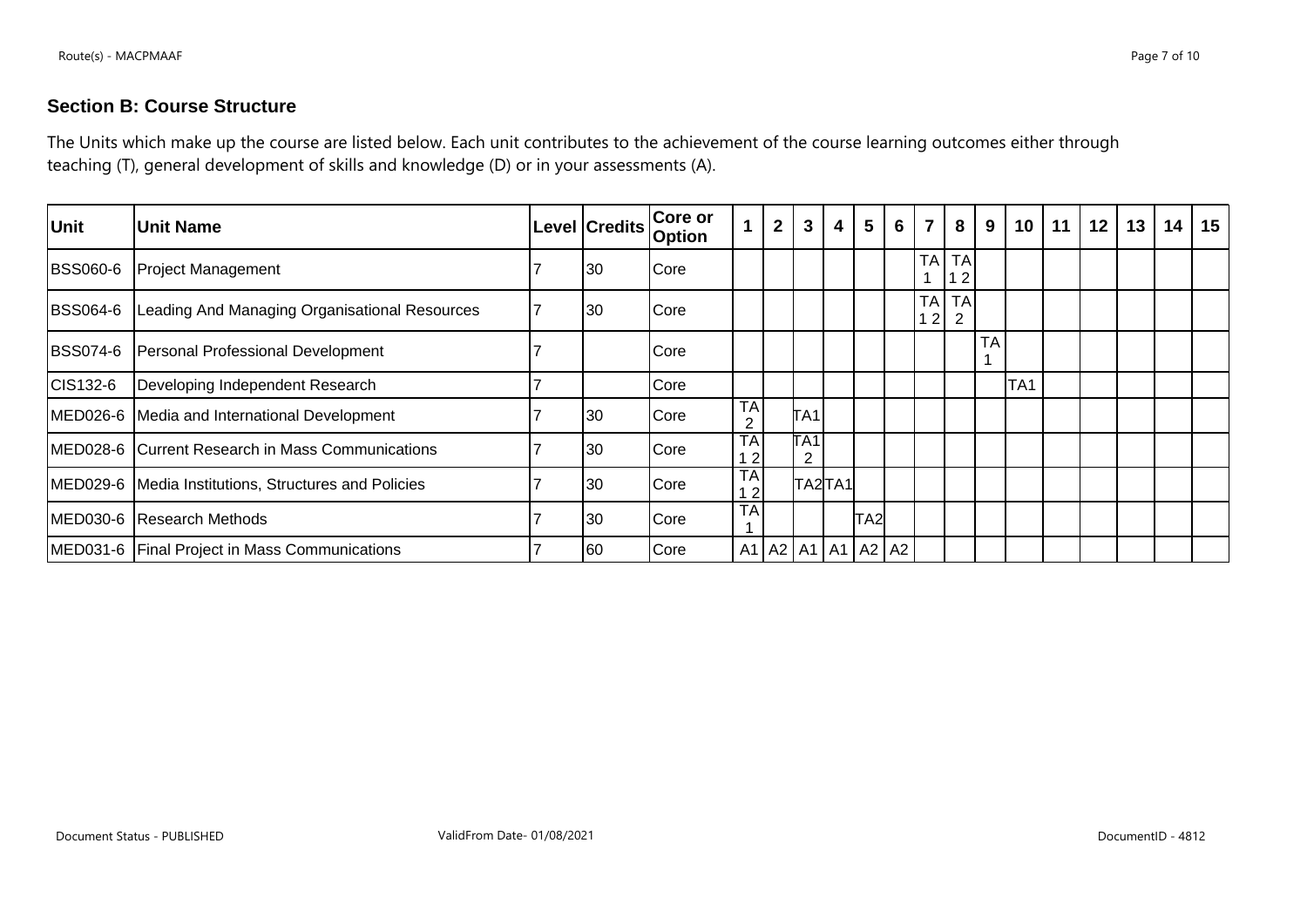Route(s) - MACPMAAF Page 8 of 10 Page 8 of 10 Page 8 of 10 Page 8 of 10 Page 8 of 10 Page 8 of 10 Page 8 of 10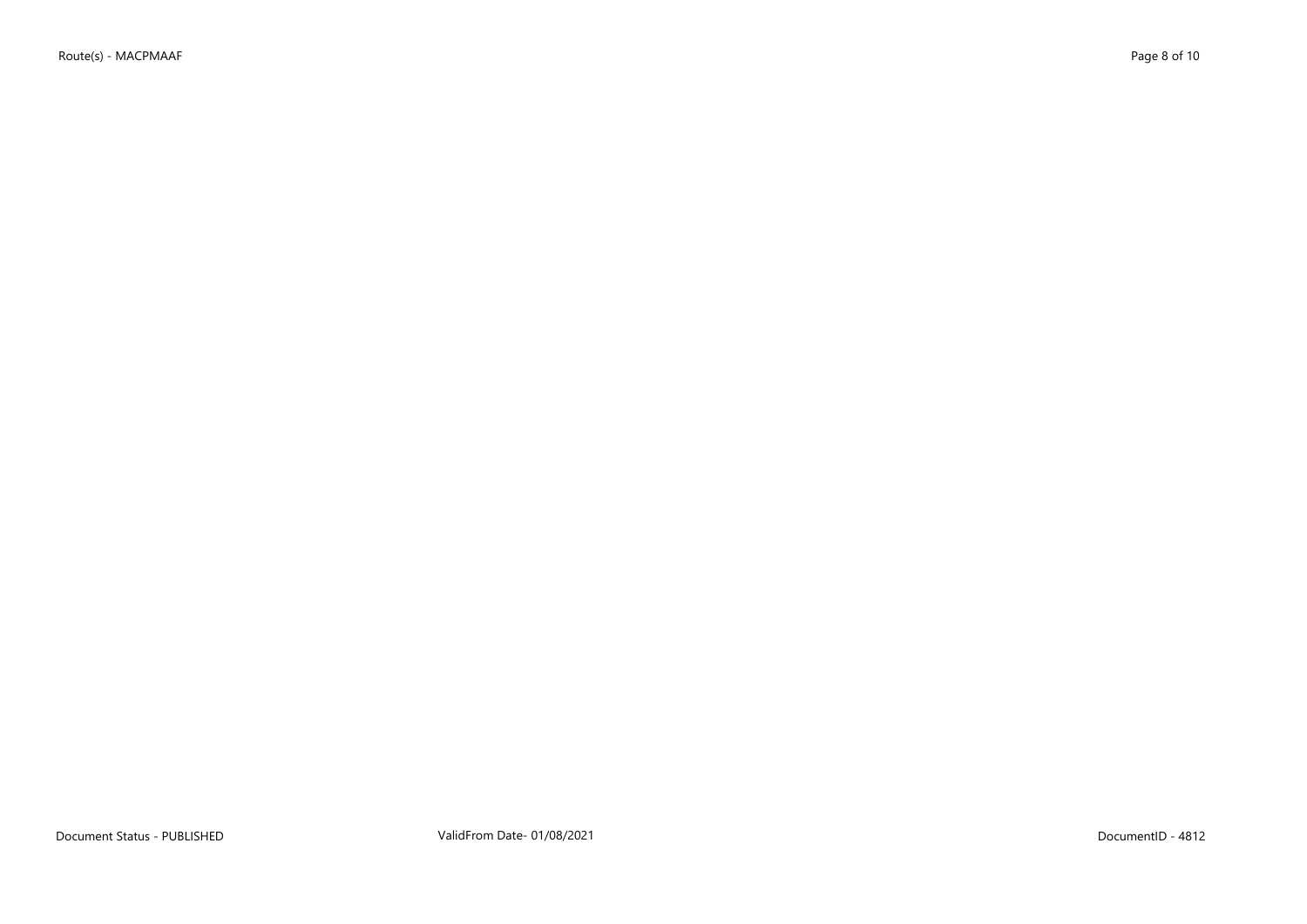# **Section C: Assessment Plan**

The course is assessed as follows :

#### **MACPMAAF-**

| <b>Unit Code</b> |   |                  | ILevel Period Core/Option Code | Ass 1 Type     | Ass 1 Submit   Ass 2 Type<br>lwk | Icode          | Ass 2 Submit   Ass 3 Type<br>lwk | Icode | Ass 3 Submit   Ass 4 Type<br>lwk | code | Ass 4 Submit<br>lwk |
|------------------|---|------------------|--------------------------------|----------------|----------------------------------|----------------|----------------------------------|-------|----------------------------------|------|---------------------|
| <b>BSS064-6</b>  | ⇁ | BLK1             | Core                           | WR-I           |                                  | WR-B           | 6                                |       |                                  |      |                     |
| <b>BSS060-6</b>  |   | BLK <sub>2</sub> | Core                           | WR-I           |                                  | PR-ORAL        | 6                                |       |                                  |      |                     |
| CIS132-6         |   | BLK3             | <b>Core</b>                    | <b>CW-PORT</b> |                                  |                |                                  |       |                                  |      |                     |
| <b>BSS074-6</b>  |   | BLK4             | Core                           | <b>CW-PORT</b> |                                  |                |                                  |       |                                  |      |                     |
| MED028-6         | ⇁ | SEM1   Core      |                                | CW-ESS         | 8                                | <b>CW-ESS</b>  | 15                               |       |                                  |      |                     |
| MED030-6         |   | SEM1 Core        |                                | CW-LR          | 6.                               | <b>CW-ESS</b>  | 15                               |       |                                  |      |                     |
| MED026-6         |   | SEM2 Core        |                                | <b>PR-ORAL</b> |                                  | <b>CW-ESS</b>  | 15                               |       |                                  |      |                     |
| MED029-6         |   | SEM2 Core        |                                | WR-I           | 6                                | <b>CW-PORT</b> | 15                               |       |                                  |      |                     |
| MED031-6         | ⇁ | SEM3   Core      |                                | PJ-DIS         | 15                               | CW-JO          | 15                               |       |                                  |      |                     |

| <b>Glossary of Terms for Assessment Type Codes</b> |                                  |  |  |  |  |
|----------------------------------------------------|----------------------------------|--|--|--|--|
| CW-ESS                                             | Coursework - Essay               |  |  |  |  |
| CW-JO                                              | l Coursework - Journal           |  |  |  |  |
| CW-LR                                              | Coursework - Literature Review   |  |  |  |  |
| $ P$ J-DIS                                         | Coursework - Dissertation Report |  |  |  |  |
| WR-I                                               | Coursework - Individual Report   |  |  |  |  |

| <b>Administrative Information</b> |                                         |  |  |  |  |  |  |
|-----------------------------------|-----------------------------------------|--|--|--|--|--|--|
| Faculty                           | Creative Arts Technologies and Science  |  |  |  |  |  |  |
| School                            | School of Arts and Creative Industries* |  |  |  |  |  |  |